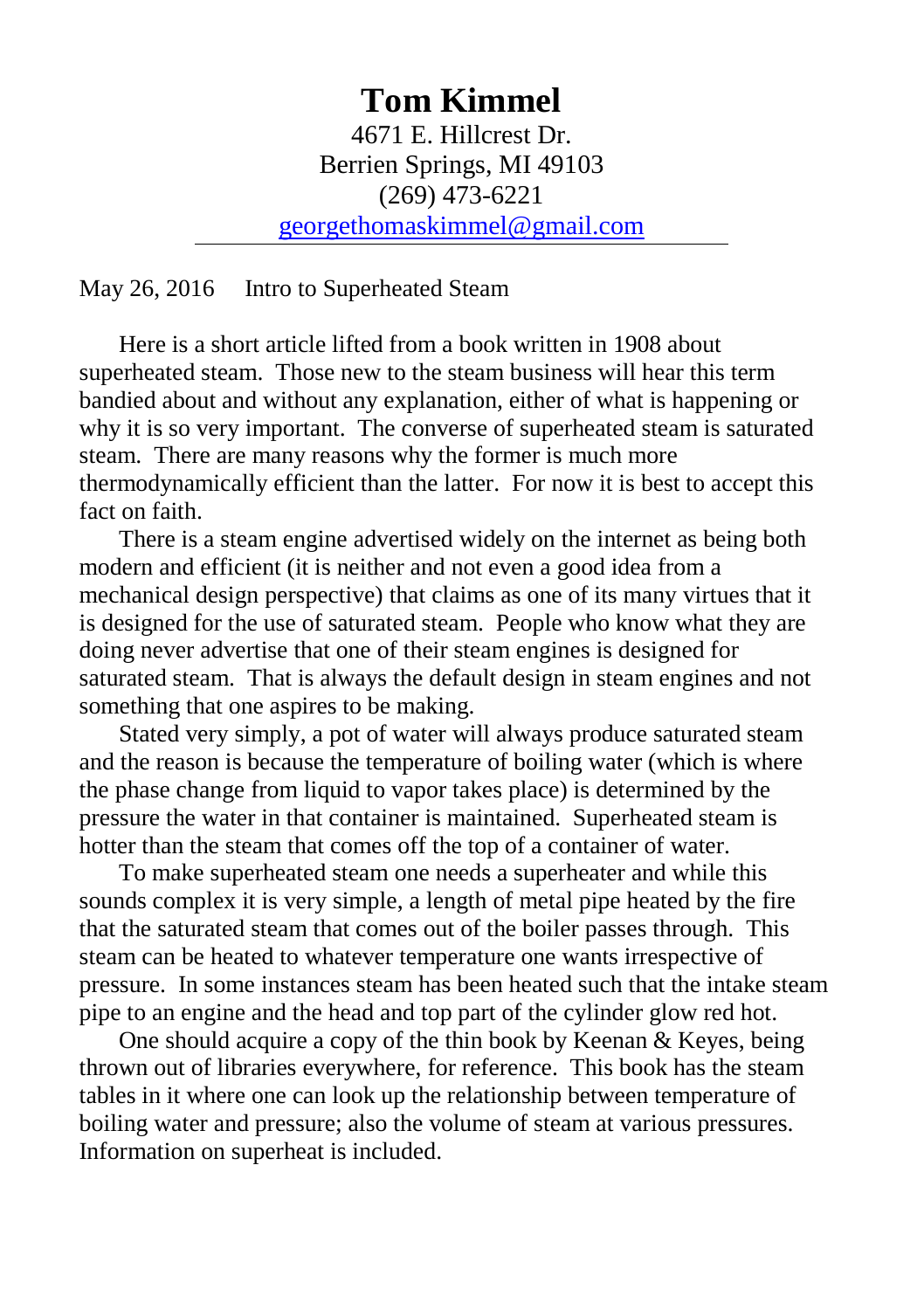### Superheated Steam

To meet the above difficulty of the condensation of the water carried over from the boiler, it is now common to subject steam on its way to the engine, or turbine that is to use it, to a process known as superheating. Various forms of superheaters are described later in the book, but the object of all is, the heating of the steam, out of contact with the water from which it was formed, and the formation of all the watery globules, or watery vapour that is carried in suspension, into proper steam at the pressure and temperature of the steam which carries it. The process of superheating confers certain valuable properties upon the steam, that it does not possess in the saturated form. Superheated steam, according to Professor Siebel, transmits heat through an iron pipe, to water on the other side of the pipe, at only  $\frac{1}{40}$ th the rate that saturated steam does. It need hardly be pointed out what a very valuable property this is, in all apparatus where work is to be obtained from steam by its expansion, and by mechanical work obtained in the process of expansion. Any heat the steam loses by conduction to the cylinder or pipes through which it passes, robs it of a portion of the energy it would expend in driving the piston, or in turning the blade of a turbine wheel. In addition to the above, the specific heat of steam being only about 0.5, the steam produced from a pound of water will have its temperature raised in the proportion of 2 to 1, about, by the application to it of any definite quantity of heat. If the steam to be superheated is in a closed vessel, unable to escape, as when the engines are not taking steam, the application of heat in the process of superheating will raise the pressure of the steam, with the temperature, the pressure and temperature of steam going together in accordance with the figures given in Table 8. Where, as will more usually be the case, the steam is superheated on its way from the boiler to the engines, and is therefore free to expand, its volume will increase with the application of heat, in the same proportion as its pressure would if confined. In considering the question of superheating, it is important to know the quantity of vapour or watery globules present in the steam, and the superheating apparatus, whatever it may be, must provide sufficient heat during the passage of the steam through it, to raise the whole of the water present to the condition of proper steam, at the temperature to which the steam itself is raised. In practice, the maximum quantity of vapour that can be carried over by the steam, under ordinary working conditions, is found by test, and the superheating apparatus is arranged to furnish the necessary heat required for converting this maximum quantity of water into steam during the passage of the steam through the superheater.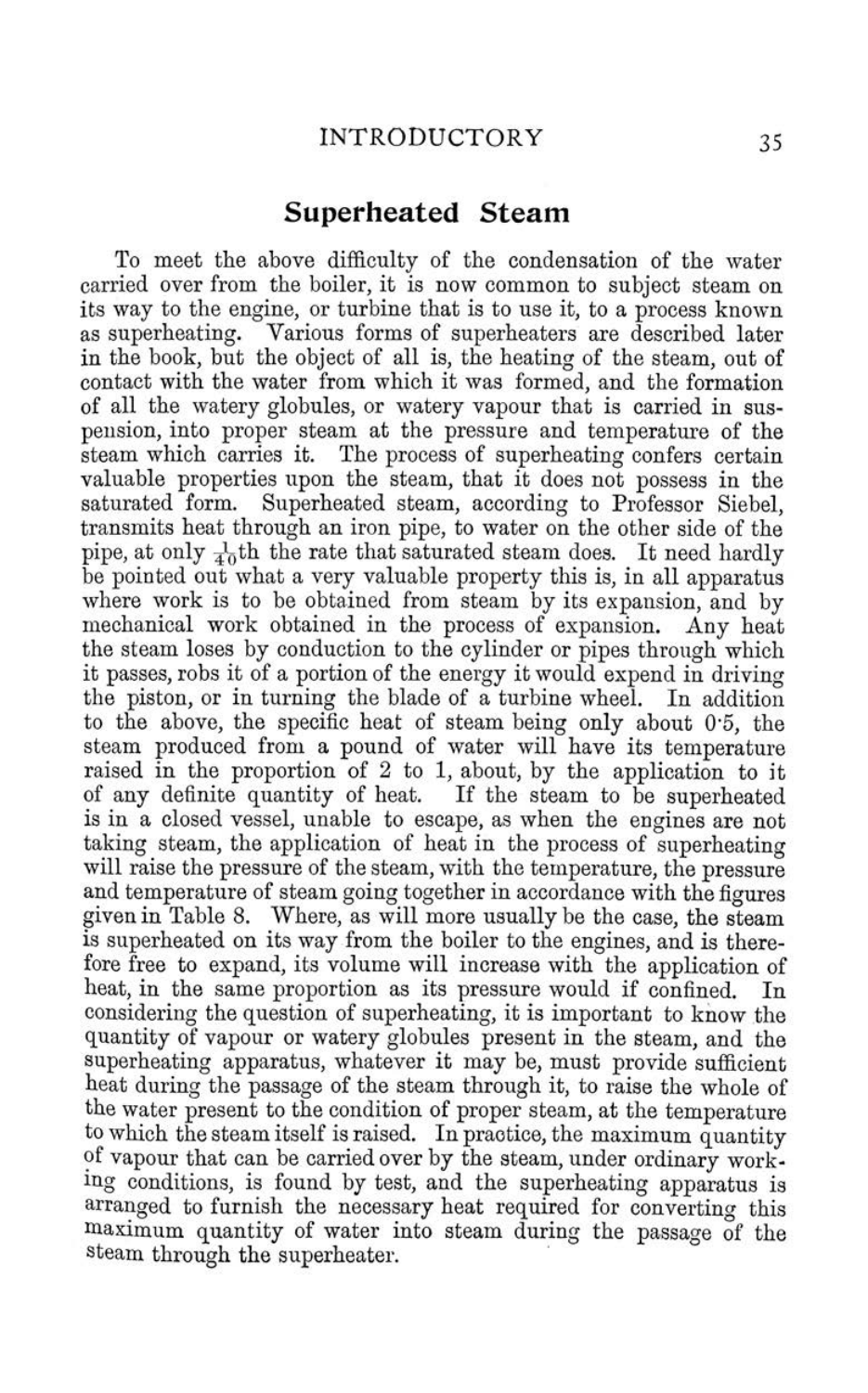### Specific Heat of Superheated Steam

The specific heat of superheated steam at atmospheric pressure is taken at  $0.48$ , but according to recent measurements, the specific heat of steam, superheated to  $100^{\circ}$  F, above the saturated state, is 0.65, and with  $200^{\circ}$ ,  $0.75$ . It is frequently taken as 0.5 for calculations.

It should be noted that the remarks made above, with reference to the additional work to be got out of superheated steam, owing to the lower specific heat, applies to a large extent to steam generated in the boiler, at higher than ordinary atmospheric pressure. Modern practice has tended to gradually increasing steam pressures. In the early days of steam, the old Cornish pumping-engine worked at only a few pounds above atmospheric pressure, the vacuum produced by condensing under the piston being relied on very largely for the work done by the engine. Even as late as thirty years ago, steam pressures of 30 lbs. or thereabouts, were very common all over the United Kingdom. Gradually, however, the pressures used have increased, first to 50 lbs., then to 80 lbs., and now pressures of 250 lbs. per square inch are not uncommon, and the increased pressures all tend to economy in coal, partly for the reason given in connection with the superheating of steam, because the specific heat of steam is so much lower than that of water, and partly because, as mentioned in a previous paragraph, the latent heat of steam steadily decreases, as the pressure increases. And it is the latent heat which forms practically the great source of waste with steam. The more the latent heat can be reduced, the more economical is the use of steam, providing that the energy delivered to the steam is economically applied.

## Carnot's Law of the Efficiency of Heat Engines

The law of the efficiency of all heat engines, steam, gas, etc., which was enunciated by the French savant Carnot some eighty years ago, still rules in the heat-engine world. It is as follows:-

The efficiency =  $\frac{T_1 - T_2}{T_1}$ . The formula is sometimes written

$$
\frac{T-T_1}{T}.
$$

Where  $T_1$  is the *absolute* temperature at which the heat is received by the engine, and  $T_2$  is the *absolute* temperature at which it is rejected.

In using this formula, another law of heat operation rules, viz. that the final result of successive changes of heat is irrespective of the method of the changes and the steps. In the case of steam. the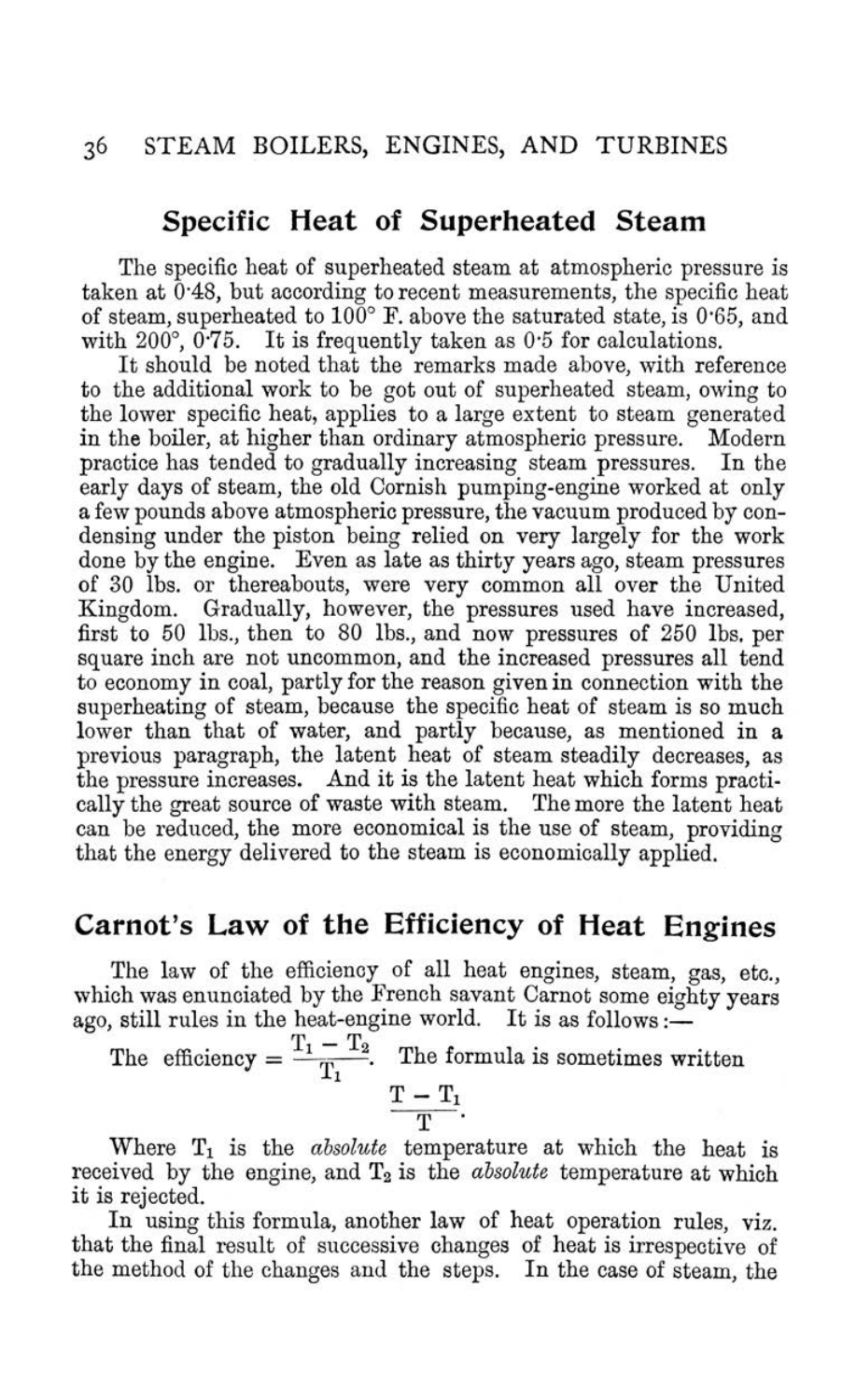law may be applied separately to the boiler, to the engine, and to the condenser, or, as is more usual, it may be applied to the combination as a whole. It means that the greater the difference of temperature between the steam generated by the boiler, and that finally ejected from the exhaust of the engine, the higher is the efficiency of the plant as a whole, the greater the proportion of the heat delivered to the water that is recovered from the crank-shaft of the engine, or the The law may be carried further back to the shaft of the turbine. temperature of the furnace, and will be equally applicable, the higher the temperature of the furnace and the lower the temperature of the steam, finally ejected from the exhaust, the higher is the efficiency of the plant, and the lower the consumption of coal in the boiler furnace per B.H.P. at the steam motor-shaft should be.

It will be seen that this law explains a good many things that are at first somewhat puzzling, such as the very large increase of efficiency obtained from the steam turbine by increased vacuum, and the increased efficiency of any steam plant, with higher steam pressures. The above is subject to the steam and the heat being usefully applied. Any leakage of heat, such as radiation from the boiler surface, from the steam-pipes, and from the surface of the engine cylinders, which all go to increase the range of temperature, decrease the efficiency of the heat combination.